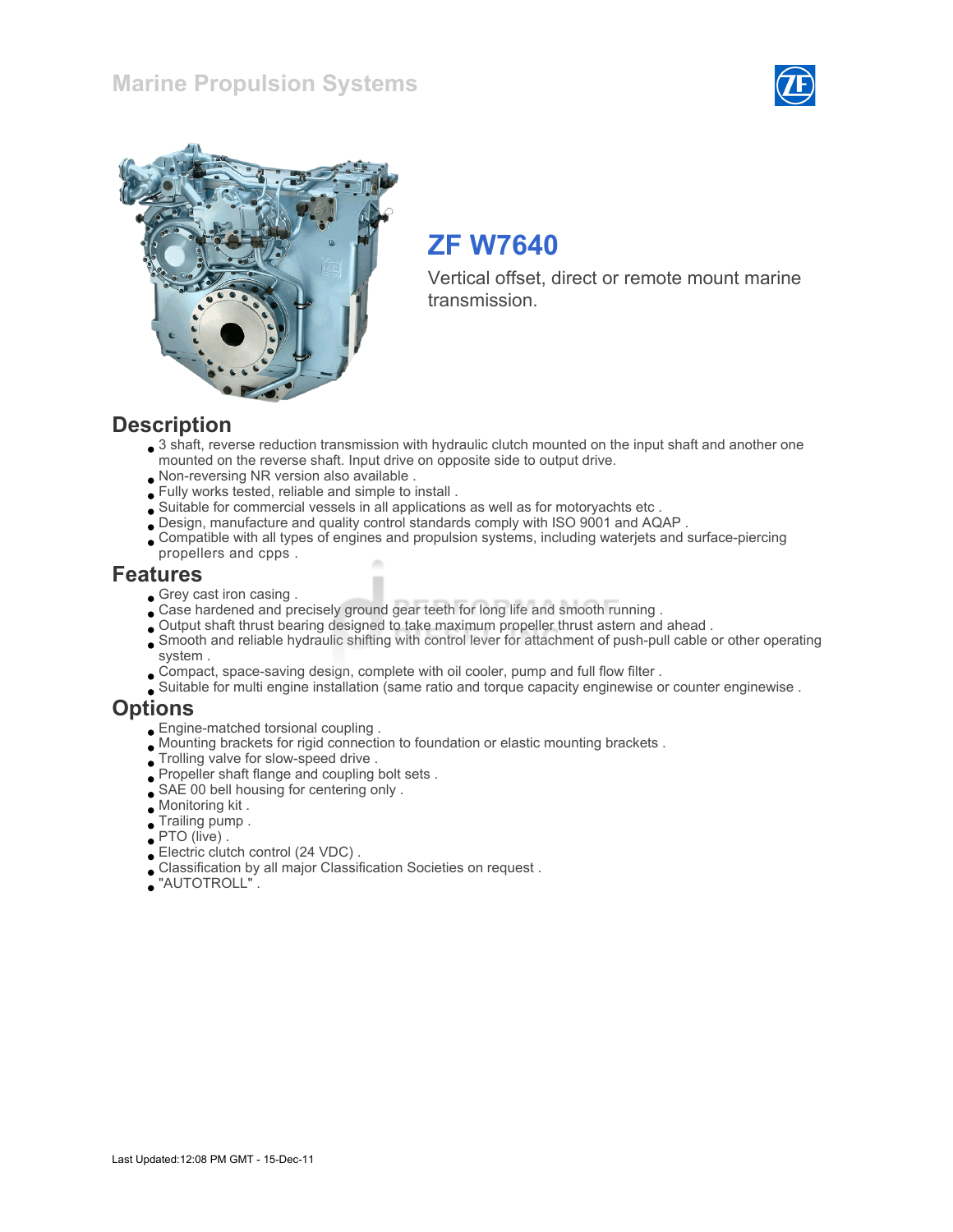

## Continuous Duty

| <b>RATIOS</b>                                       | MAX.<br><b>TORQUE</b> |      | POWER/RPM |                         | <b>INPUT POWER CAPACITY</b> |      |          |            |             | <b>MIUXI</b><br>MAX.<br><b>RPM</b> |      |
|-----------------------------------------------------|-----------------------|------|-----------|-------------------------|-----------------------------|------|----------|------------|-------------|------------------------------------|------|
| <b>TELEVISION</b>                                   | Nm                    | ftlb | <b>kW</b> | hp                      | kW                          | hp   | kW       | hp         | <b>kW</b>   | hp                                 |      |
|                                                     |                       |      |           |                         |                             |      | 1600 rpm |            | 1800 rpm    |                                    |      |
| $3.440, 3.625$ *, $3.826$ *, $4.000$ ,<br>$ 4.238*$ | 9800                  | 7228 |           | 1.0262 1.3761 1231      |                             | 1651 |          | 1642  2202 | 1847 2477   |                                    | 1800 |
| $\blacksquare$ 4.500<br>* Concial Order Patio       | 9200                  | 6786 |           | 0.9634 1.2919 1156 1550 |                             |      | 1541     | 2067       | 1734   2325 |                                    | 1800 |



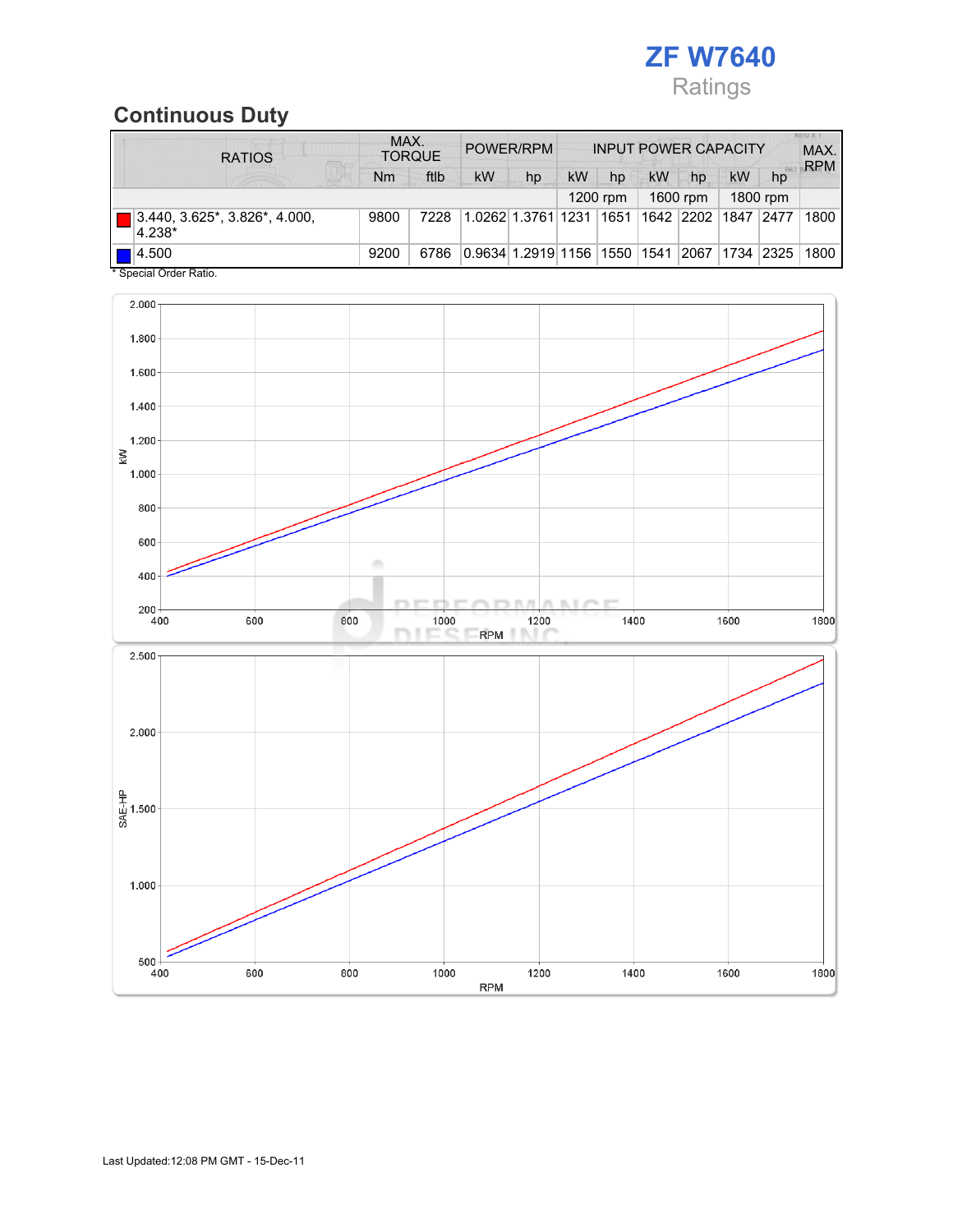



|            |                |                |                            | MILLY J        |            |            |                |                          |           |
|------------|----------------|----------------|----------------------------|----------------|------------|------------|----------------|--------------------------|-----------|
| A          | B <sub>1</sub> | B <sub>2</sub> | H <sub>1</sub>             | H <sub>2</sub> |            | L1         | L <sub>2</sub> | $L_3$                    | Bell Hsg. |
| 450 (17.7) | 500 (19.7)     | 500 (19.7)     | 430 (16.9)                 | 806 (31.7)     | 761 (30.0) | 657 (25.9) | 146 (5.75)     | $\overline{\phantom{a}}$ |           |
|            |                | Weight kg (lb) | Oil Capacity Litre (US qt) |                |            |            |                |                          |           |
|            |                | 1,750 (3,850)  | 80.0 (84.8)                |                |            |            |                |                          |           |
|            |                |                |                            |                |            |            |                |                          |           |

# **Output Coupling Dimensions**

|  |  |  |  |                      |                                                         | <b>Bolt Holes</b> |     |              |      |  |
|--|--|--|--|----------------------|---------------------------------------------------------|-------------------|-----|--------------|------|--|
|  |  |  |  |                      |                                                         |                   | No. | Diameter (E) |      |  |
|  |  |  |  | mm in mm in mm in mm |                                                         |                   |     | mm           |      |  |
|  |  |  |  |                      | 435   17.1   385   15.2   330   13.0   35.0   1.38   20 |                   |     | 30.4         | 1.20 |  |